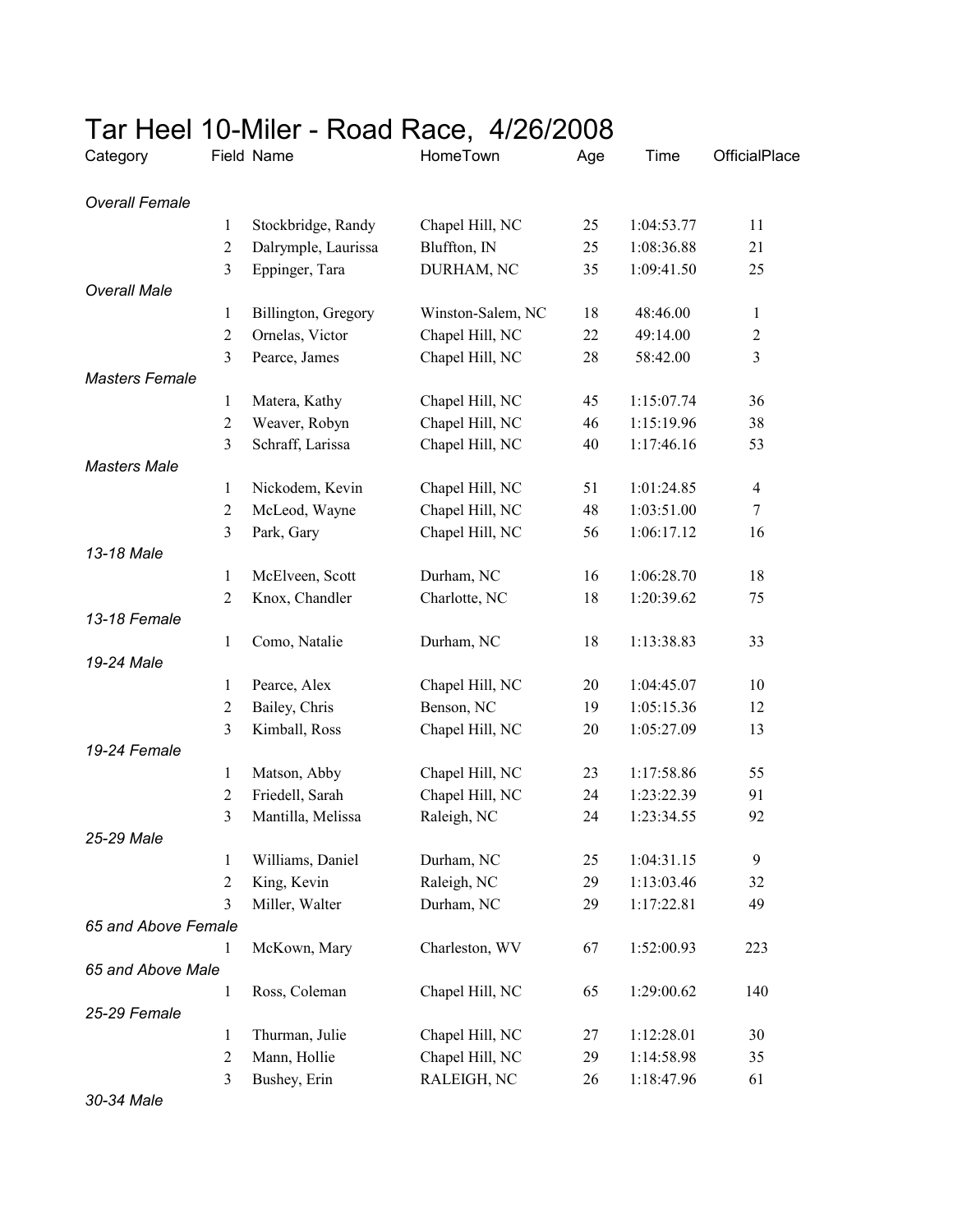|              | 1              | Weed, Ronnie         | Chapel Hill, NC   | 33 | 1:02:42.63 | 5   |
|--------------|----------------|----------------------|-------------------|----|------------|-----|
|              | $\overline{2}$ | Dillon, Patrick      | Chapel Hill, NC   | 30 | 1:03:16.00 | 6   |
|              | $\overline{3}$ | Stafford, Dan        | Holly Springs, NC | 33 | 1:06:18.70 | 17  |
| 30-34 Female |                |                      |                   |    |            |     |
|              | $\mathbf{1}$   | Williams, Hope       | Durham, NC        | 34 | 1:17:24.58 | 50  |
|              | $\mathbf{2}$   | Jania, Leigh         | Durham, NC        | 30 | 1:18:07.17 | 56  |
|              | $\overline{3}$ | Ives, Rebecca        | Durham, NC        | 34 | 1:18:18.49 | 57  |
| 35-39 Male   |                |                      |                   |    |            |     |
|              | $\mathbf{1}$   | Volmar, Keith        | Carrboro, NC      | 37 | 1:04:22.08 | 8   |
|              | $\overline{2}$ | Pate, Scott          | CARY, NC          | 38 | 1:05:45.00 | 14  |
|              | 3              | Paliouras, Niko      | Chapel Hill, NC   | 36 | 1:06:11.84 | 15  |
| 35-39 Female |                |                      |                   |    |            |     |
|              | $\mathbf{1}$   | Ratike, Charotte     | Charlotte, NC     | 37 | 1:10:55.16 | 26  |
|              | $\overline{2}$ | Gualtieri-Reed, Liz  | Chapel Hill, NC   | 39 | 1:20:16.55 | 71  |
|              | 3              | Brandon, Julia       | Durham, NC        | 35 | 1:21:32.17 | 78  |
| 40-44 Male   |                |                      |                   |    |            |     |
|              | $\mathbf{1}$   | Lavely, David        | Rocky Mount, NC   | 44 | 1:11:20.67 | 27  |
|              | $\overline{2}$ | Callanan, Bob        | Chapel Hill, NC   | 43 | 1:15:34.66 | 41  |
|              | 3              | Lee, Preston         | Charlotte, NC     | 40 | 1:16:06.94 | 43  |
| 40-44 Female |                |                      |                   |    |            |     |
|              | $\mathbf{1}$   | Ruderman, Darielle   | DURHAM, NC        | 40 | 1:21:10.62 | 77  |
|              | $\overline{c}$ | Clough, Jenny        | Chapel Hill, NC   | 43 | 1:22:01.37 | 82  |
|              | 3              | DAvis, Amy           | Raleigh, NC       | 42 | 1:24:09.49 | 96  |
| 45-49 Male   |                |                      |                   |    |            |     |
|              | $\mathbf{1}$   | Cork, Randy          | Chapel Hill, NC   | 48 | 1:12:11.08 | 29  |
|              | $\mathfrak{2}$ | Herman-Giddens, Greg | Chapel Hill, NC   | 46 | 1:15:26.92 | 40  |
|              | 3              | allman, steven       | Durham, NC        | 48 | 1:15:35.94 | 42  |
| 45-49 Female |                |                      |                   |    |            |     |
|              | $\mathbf{1}$   | Wander, Anne         | Chapel Hill, NC   | 47 | 1:22:38.55 | 87  |
|              | $\overline{2}$ | Christine, Sandra    | Raleigh, NC       | 46 | 1:22:44.59 | 88  |
|              | 3              | Miller, Stephanie    | Chapel Hill, NC   | 46 | 1:28:27.95 | 134 |
| 50-54 Male   |                |                      |                   |    |            |     |
|              | $\mathbf{1}$   | Katz, Bill           | Greensboro, NC    | 51 | 1:15:20.01 | 39  |
|              | $\mathbf{2}$   | Reid, Fred           | Anderson, SC      | 51 | 1:20:06.70 | 69  |
|              | 3              | Gayek, Peter         | Chapel Hill, NC   | 50 | 1:23:57.69 | 95  |
| 50-54 Female |                |                      |                   |    |            |     |
|              | $\mathbf{1}$   | Merritt, Kathy       | Chapel Hill, NC   | 53 | 1:27:59.96 | 128 |
|              | $\overline{c}$ | Bryan, Hope          | Chapel Hill, NC   | 50 | 1:28:46.96 | 138 |
|              | 3              | Ivins, Sally         | Carrboro, NC      | 52 | 1:31:46.49 | 157 |
| 55-59 Male   |                |                      |                   |    |            |     |
|              | $\mathbf{1}$   | Northen, John        | Chapel Hill, NC   | 58 | 1:16:09.94 | 44  |
| 55-59 Female |                |                      |                   |    |            |     |
|              | $\mathbf{1}$   | Dagenhart, Diana     | Statesville, NC   | 58 | 2:07:16.53 | 236 |
| 60-64 Female |                |                      |                   |    |            |     |
|              | $\mathbf{1}$   | Lagina, Suzanne      | Chapel Hill, NC   | 61 | 1:33:14.34 | 164 |